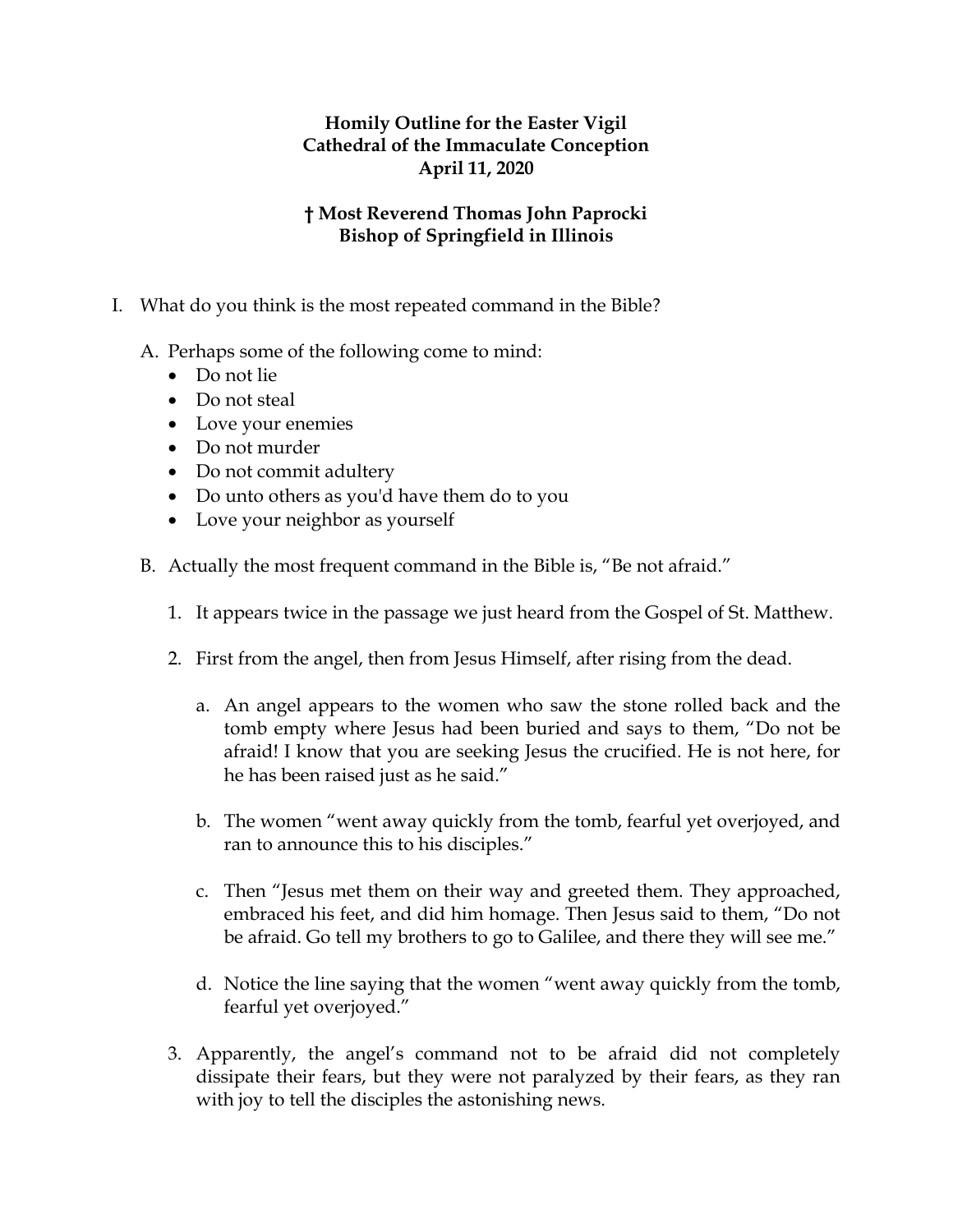- II. We are living in a time of great fear due to the novel coronavirus COVID-19 pandemic.
	- A. People are afraid of passing on germs, afraid of contaminating others, afraid of getting infected themselves, afraid of getting sick, afraid of suffering, indeed afraid of dying from this dreaded disease.
	- B. Is it possible to hear the message of the angel and the very words of our Risen Lord, "Do not be afraid"?
	- C. If we hear the message, is it possible to believe that we should not be afraid?
- III. St. Mark's Gospel tells us that when Jesus prayed in the Garden of Gethsemane, which we call His agony in the garden, Our Lord "began to be filled with fear and distress" (Mark 14:34).
	- A. Jesus was not immune to fear.
	- B. But having gone through His excruciating agony, suffering, betrayal by Judas, denial by Peter, abandonment by all of His disciples except John, scourging at the pillar, being nailed to the cross, and dying like a common criminal, Jesus appears victorious over suffering and death to tell us not to be afraid, because we too will be victorious over suffering and death, thanks to God's grace.
- IV. This is a message of great hope!
	- A. A few weeks ago I celebrated the funeral of my Dad's sister-in-law, my Aunt Lillian.
		- 1. In my homily I talked about the hope we have as Christians, that thanks to Our Lord's resurrection, we too have the hope of eternal life.
		- 2. Afterwards, one of my cousins told me he had more than hope: he was sure that his mother would be in heaven.
		- 3. I explained that the virtue of hope is more than wishful thinking, as we sometimes use common expressions like, "I hope it won't rain tomorrow" or "I hope I get a raise soon."
	- B. For Christians, hope is a firm conviction, a theological virtue, which means that it is rooted in faith.